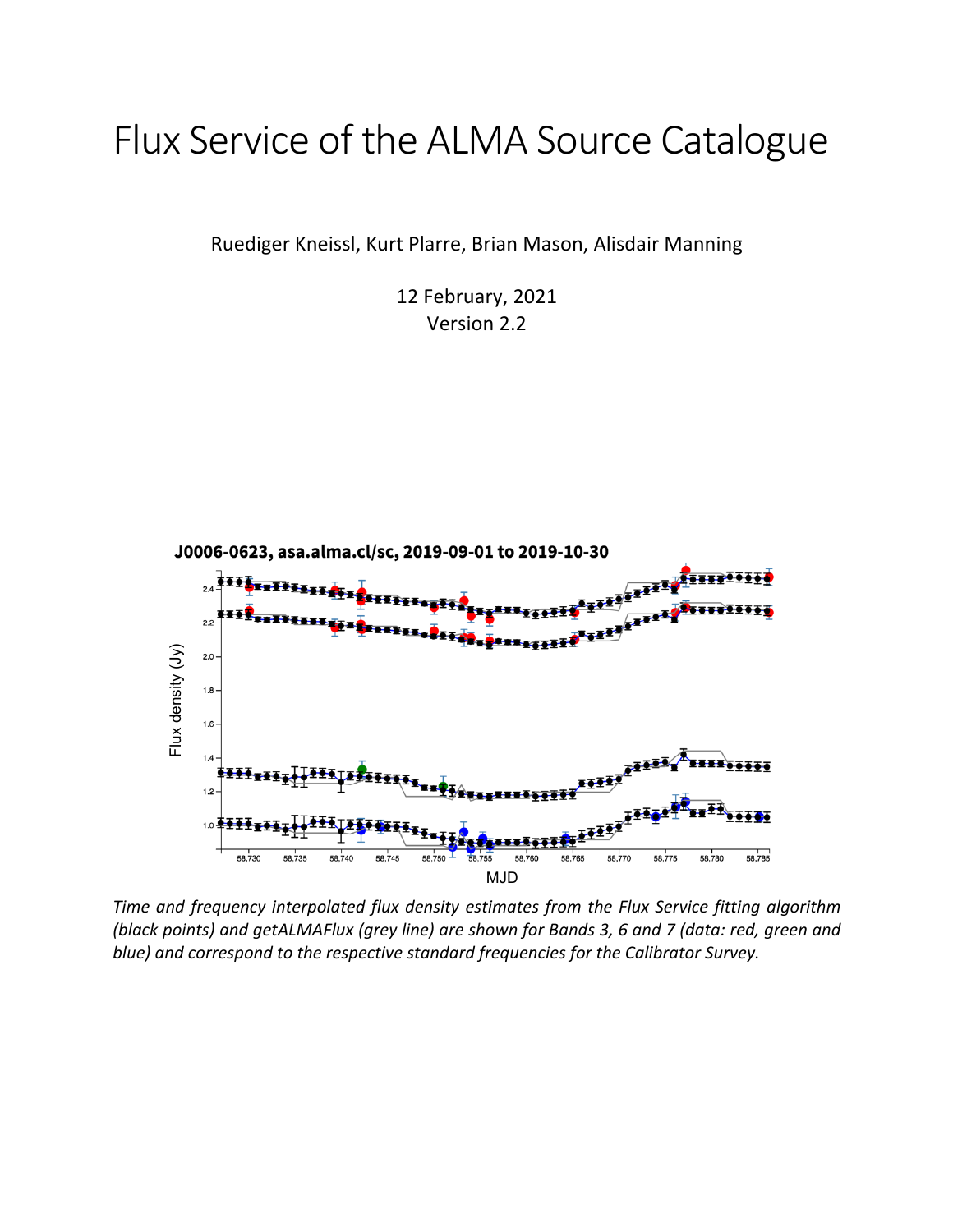# 1 Description of the Flux Estimation Service in the ALMA Calibrator Source Catalogue

## **1.1 Introduction**

The flux estimation service provides a REST API interface to the ALMA Calibrator Source Catalogue for a query of the best estimate of the flux density of a calibrator at a given frequency and on a given date. The algorithm uses the fit of a linear model for the flux density in time and log frequency space, and decides on which of the flux measurements closest to the query date can be included into the fit. The flux service using the fit algorithm is thus intended mainly for flux calibration with well-sampled sources, such as the Grid Monitoring of quasars, used as secondary flux calibrators. For more sparsely sampled calibrators, the heuristic originated in aU.getALMAFlux is used. The results on the estimated flux density and spectral index are returned in VO format, together with uncertainties and quality flags.

## **1.2 The method**

All measurements in the SC are extracted for a time window  $+/-$  2 months around the query time  $t_0$ , and sorted by distance in days from  $t_0$ . The Levenberg-Marquardt algorithm (JAVA code) is employed to provide a fit result, based on the below model for each set of measurements, increasing the number of data points starting from 3 to all. The result with the best goodness of fit, in order to avoid situations, where variability causes the flux curve to deviate from linear, is given as the query answer for the flux density and spectral index, together with their uncertainties.

## **1.3 Model**

$$
FLUX = (a \times (t - t_0) + b) \times (f / f_0)^c
$$

The flux density is modeled by a linear term in time t, where  $t_0$  denotes the query date, and a linear term in log frequency (f) space, where  $f_0$  denotes the query frequency, with fit parameters a, b, and c. Note that this linear time term could be replaced in the future with a curve derived from an Ornstein-Uhlenbeck stochastic process model (Kelly+09, Kelly+11) developed within the EA ARC (Guzman et al. 2019), and the spectral index extended with curvature.

If no fit result of sufficient quality can be achieved (due to specific criteria developed to ensure good fit conditions and detailed in 1.8, such as sufficient number of sources in the time window, time and frequency bracketing, acceptable formal fit errors) the flux service calls as a fallback option the well-established aU.getALMAFlux algorithm and provides its result.

## **1.4 Example query format**

An example of the query format can be found here: https://almascience.org/sc/flux?DATE=15-Oct-2019&FREQUENCY=233.0E+09&NAME=J0006-0623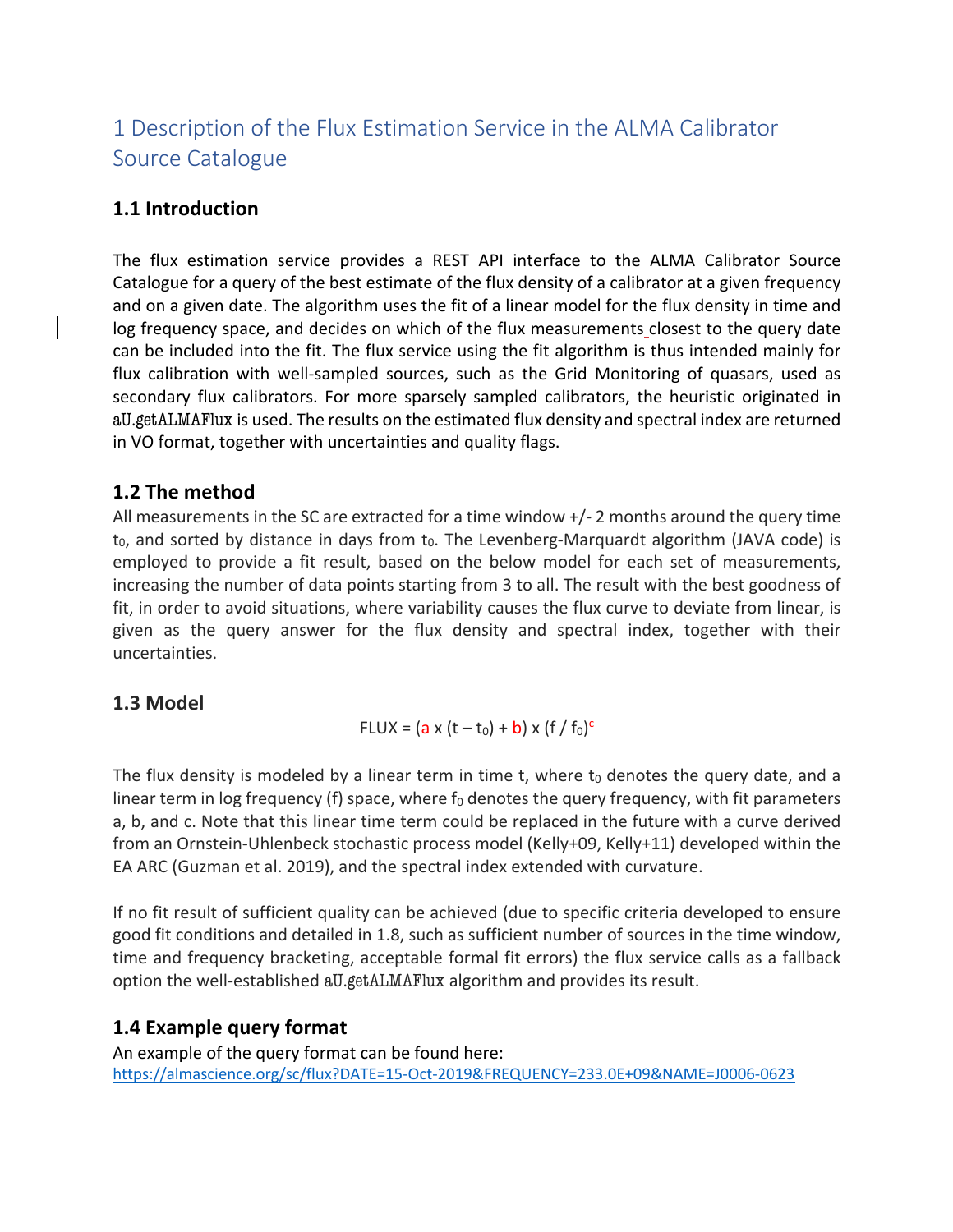## **1.5 Detailed description of the data selection for the fitting algorithm**

The Flux Estimation algorithm provides an estimate of the flux and spectral index of a given source, at a certain date and frequency, based on the available flux measurements for that source in the Source Catalogue. For this purpose, it combines two approaches to flux and spectral index estimation:

- 1. Algorithm implemented in getALMAFlux function as part of analysisUtils package ("getALMAFlux"). This algorithm requires at least two measurements in different bands to provide an estimate of the spectral index, and the flux. The spectral index is estimated first, and then used to interpolate/extrapolate to the desired frequency. It assumes that the flux is constant in time, during the period considered for the estimation.
- 2. This method considers a linear time variation of the flux in addition to the exponential variation in frequency, and performs a simultaneous fitting of the parameters involved, using numerical methods. This method provides a better approximation of the flux behavior, but requires stronger conditions on the data than getALMAFlux, to obtain a good fit.

The algorithm works by sequentially incorporating measurements, checking the goodness of fit in the following way:

- 1) With inputs SourceName, Query Date and Frequency
- 2) Get the measurements for SourceName and catalogue "ALMA" (ignoring a source band limit, in the query to DataBase)
- 3) Reduce the list of measurements, removing those where the observed date is more than 60 days from the Query Date, ordering the remainder by distance from Query Date
- 4) Check the conditions for all measurements in the range of 60 days from Query Date (these conditions are used as Best Conditions):
	- a) **If there are at least two bands used in the measurements in the range of 7 days from the Query Date**
	- b) **if Query Date is bracketed in one band (same or below as the Query Frequency) in the measurements in the range of 14 days from the Query Date**
- 5) Begin loop in measurements, from index = 4
	- a) Take a subset from the measurements: 0..index, make a flux estimation using the subset of measurements, Check the Best Conditions for the subset of measurements, update best Conditions and best flux estimation when met.
	- b) Check if the flux estimation is within the error allowed for the band of the Query Frequency and if the new estimation and Conditions fit better than previous, update best Conditions and best flux estimation when met
	- c) Check spectral index bracketing (the higher band measurement has lower band measurements before / after following time bracketing), update best Conditions and best flux estimation when met
	- d) if 7 and later 14 days are reached and Conditions 4) a) and respectively b) are not yet fulfilled, aborts.

Returns the flux estimation with the best goodness of fit. It can be null, if the measurements and flux estimations didn't match the criteria, in which case the result of getALMAFlux is used.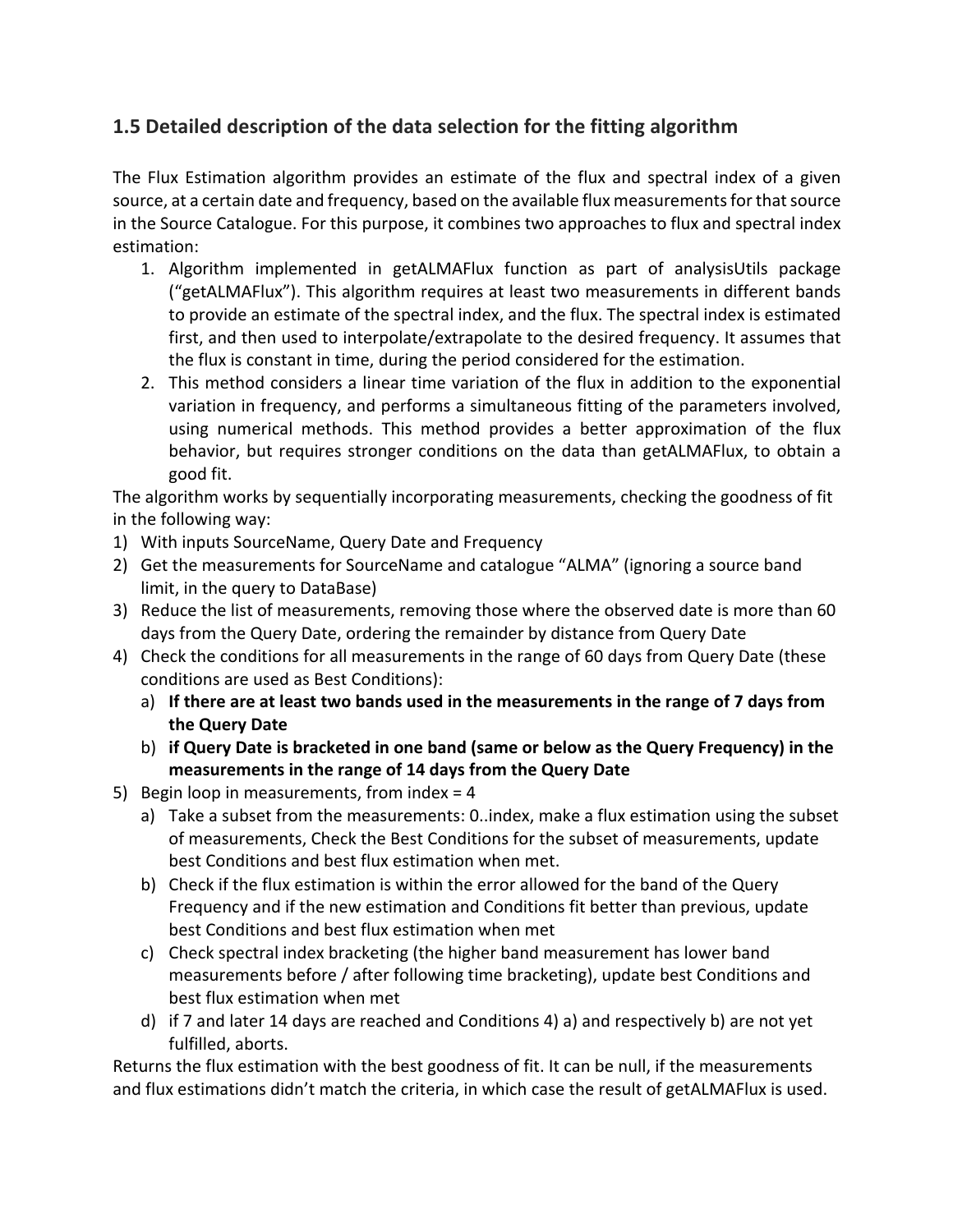# 2 The Use of the Flux Estimation Service

## **2.1 Query Options**

The URL format such as "%2B" in the source name for positive declination is not required, but the "+" is especially recognized by the server.

#### Required input

NAME: string in ascii format DATE: in the format DD-MONTH-YEAR, DD-MON-YEAR FREQUENCY: double precision float in Hz

#### Recommended query settings

MODEL = 0 (referring to the goodness-of-fit criteria,  $\chi^2 = \sum_i^n [(D_i - M_i)^2 / \sigma_i^2] / (n-3)$ , other values than "=0" are experimental).

WEIGHTED = true (since ALMA flux errors are considered reliable; "=false" allows two options: UNWEIGHTED = 0 uses averaged ALMA errors and "=1" uses the fit residuals).

VERBOSE =  $0$  ("=1" gives the iterative fitting results for an increasing number of measurements used and allows to review the selected number of measurement result).

TEST = false ("=true" ignores all measurements of the request date, which can be used for testing purposes, i.e. estimate the flux density of a specific measurement by other measurements of the source in the database).

FALLBACK = true ("=false" will force reporting the primary algorithm fit result, which in combination with VERBOSE=1,2 is useful to diagnose cases for which FALLBACK=true reports the fallback result).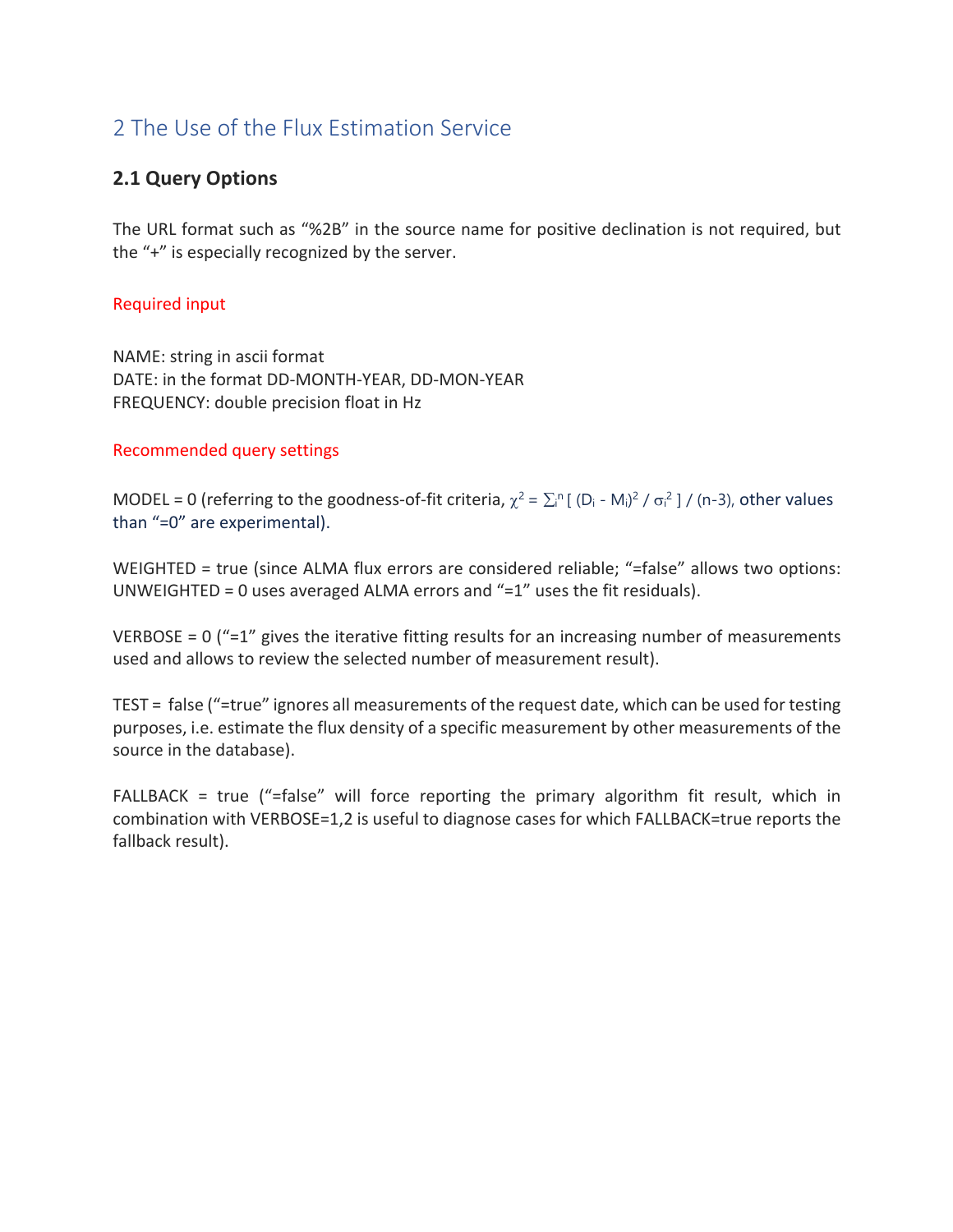#### **2.2 Output parameters**

The output is given as a VOTable in XML format. It contains the following fields

- Status Code: result quality (fit, fallback or failure)
- Source Name: input as string
- Frequency: input in Hz as double precision float
- Date: input as string
- Flux Density: in Jansky as double precision float
- Flux Density Error: in Jansky as double precision float
- Spectral Index: as double precision float
- Spectral Index Error: as double precision float
- Warning: as integer, code in three digits
	- o 1st digit: number of flux measurements used for the result ("9" indicates the use of  $\geq$ 9 measurements)
	- o 2nd digit: "1" if there are measurements on the queried day or bracketed by two measurements within  $+/-$  one week, "0" otherwise
	- $O$  3<sup>rd</sup> digit: "1" if there is a measurement in the band containing the queried frequency or two measurements bracketing in frequency within  $+/-$  one week, "0" otherwise
	- o The warning flags are intended to give some information about coverage with measurements in the database, which are possibly relevant for the quality of the intended fit, but the individual measurement errors are not considered.
- Age of Nearest Monitor Point: Quality measure in terms of quasar variability, time separation to the closest measurement given in days ("+/positive" if the measurement is "before" the query date, and "- /negative" if the measurement is "after" the query date)
- Verbose Output: as string (if specified)
- Software Version: as string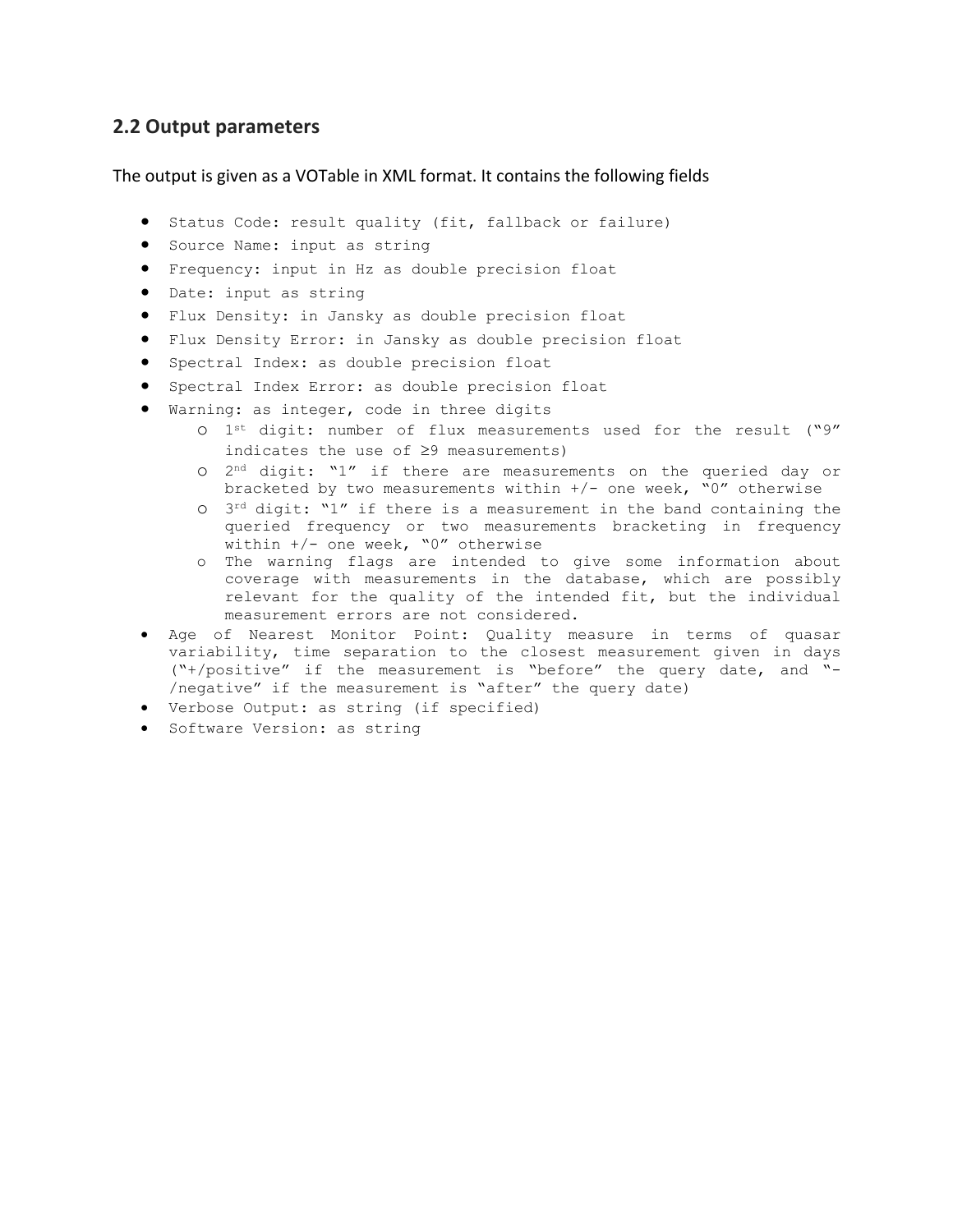#### **2.3 Output Example**

```
<TABLE>
<FIELD datatype="int" width="1" name="StatusCode">
<DESCRIPTION> 0: a valid flux density was able to be calculated with the 
default algorithm 1: the fallback algorithm was used 2: no valid flux density 
could be calculated </DESCRIPTION>
\langle FIELD\rangle<FIELD datatype="char" name="SourceName" arraysize="16"/>
<FIELD unit="Hz" datatype="double" width="10" name="Frequency"/>
<FIELD datatype="char" name="Date" arraysize="32"/>
<FIELD unit="Jansky" datatype="double" width="10" name="FluxDensity"/>
<FIELD unit="Jansky" datatype="double" width="10" name="FluxDensityError"/>
<FIELD unit="Unitless" datatype="double" width="10" name="SpectralIndex"/>
<FIELD unit="Unitless" datatype="double" width="10" name="SpectralIndexError"
/<FIELD datatype="int" width="10" name="DataConditions">
<DESCRIPTION>3 numerical codes: value[0]: number of available measurements 
used, where 9 means 9 or more value[1]: 1 if measurements exist from at least 
two distinct bands, 0 otherwise value[2]: 1 if there is at least one 
measurement on either side of the selected date, 0 otherwise </DESCRIPTION>
\langle FIELD\rangle<FIELD datatype="float" width="10" name="Nearest Measurement Date">
<DESCRIPTION>number of days from the given date to the nearest measurement 
used </DESCRIPTION>
\langle FIELD\rangle<FIELD datatype="char" name="Verbose" arraysize="256000"/>
<FIELD datatype="char" name="Version" arraysize="20">
<DESCRIPTION>version of flux estimation software </DESCRIPTION>
</FIELD>
<DATA>
<TABLEDATA>
<TR><TD>0</TD>
<TD>J0854+2006</TD>
<TD>2.33E11</TD>
<TD>01-Jun-2015</TD>
<TD>1.7683921991208924</TD>
<TD>0.028968543068228363</TD>
<TD>-0.5601663408057809</TD>
<TD>0.02118062686373895</TD>
<TD>911</TD>
<TD>1.0</TD><TD/<TD>ARCHIVE-2020.06.01</TD>
\langle/TR></TABLEDATA>
</DATA></TABLE>
```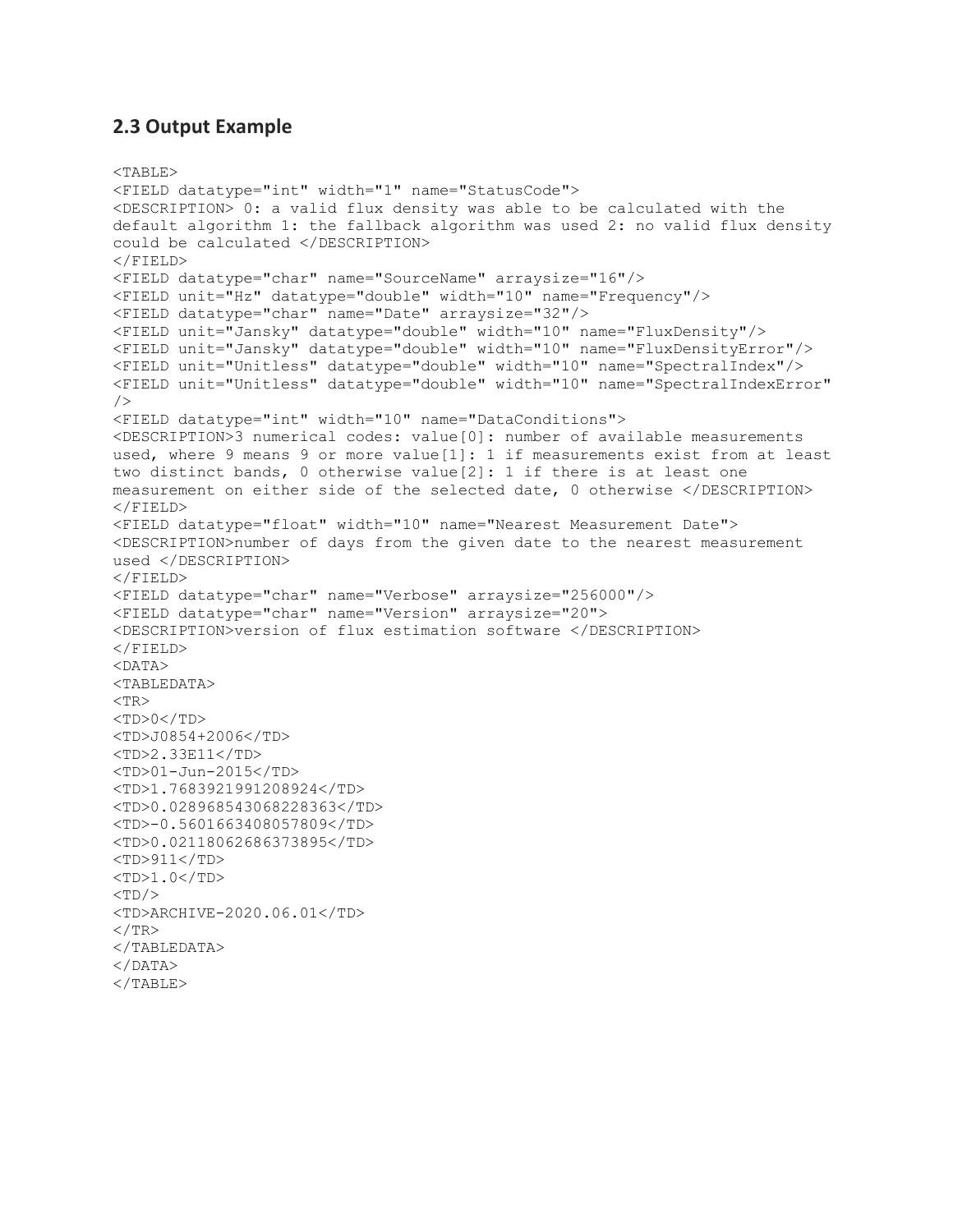## **2.4 ALMA Pipeline Utilization of the Flux Service**

When pipeline use of the source catalog flux service is enabled by setting dbservice=True in hifa importdata(), the pipeline will query the flux service to obtain flux estimates for all calibrators and use the resulting fluxes. Queries will be directed to the URL set by the FLUX SERVICE URL environment variable (nominally, this should be the source catalog hosted by the local ARC archive). A backup URL is set by the FLUX\_SERVICE\_URL\_BACKUP environment variable. Results are written to a flux.csv file in the pipeline 'working' directory. In the event that the primary query fails, the hifa importdata() stage in the weblog will show a slightly reduced QA score (0.9) with a corresponding message. If both queries fail (for any source/SPW/EB), the score will be lower (0.6), again with a corresponding message, and the flux values in the ASDM will be used. *In this case the problem should be reported, resolved, and the pipeline re-run*. One valid solution is to generate a flux.csv file using au.getALMAFluxcsv(), or use the version of this file which may already exist (see "ADAPT usage of flux service" below).

The recommended configuration of the environment variables is FLUX\_SERVICE\_URL = https://almascience.org/sc/flux FLUX\_SERVICE\_BACKUP\_URL = https://asa.alma.cl/sc/flux

#### *Diagnostics & Troubleshooting*

- If the flux service was successfully used by the pipeline, there will be a message in the hifa importdata() "Pipeline QA" messages (at the bottom of the page) stating "Flux catalog service used."
- There will be a flux.csv file with lines that look like the following:

uid A002 Xc7111c X25ff.ms,0,17,4.288079181984935,0.0,0.0,0.0,-0.161,0.0,0.0,"# field=J0522-3627 intents=AMPLITUDE,ATMOSPHERE,BANDPASS,POINTING,WVR origin=DB age=-4.0 queried\_at=2021-02-05 21:44:15 UTC"

If the lines contain additional content as illustrated below, it indicates that the old method of flux estimation was used (AU.getALMAfluxcsv()) – emphasis is added to the "additional content":

uid\_\_\_A002\_Xc7111c\_X25ff.ms,0,17,4.1064,0.0,0.0,0.0,-0.20401381428145646,0.0,0.0,"# field=J0522-3627 intents=AMPLITUDE,ATMOSPHERE,BANDPASS,POINTING,WVR origin=DB age=-4.0 queried\_at=2021-02-05 21:44:15 UTC *# +-0.1151Jy, freq=680.912GHz, spec\_index=- 0.204+-0.011, Band3/7\_separation=2 days, spixAge=-6 days, Band3age=-6 days, setjy parameters for field 0 (J0522-3627): spix=-0.2040, reffreq='680.9116GHz', fluxdensity=[4.106367,0,0,0], au.getALMAFluxcsv v1.5036 executed on 2021-02-05 22:01:40 UT http://asa.alma.cl/sourcecat/xmlrpc"*

For amplitude calibrators in particular the AU heuristics are not as accurate, but are sufficiently accurate to be ingested to the archive and delivered to PI's.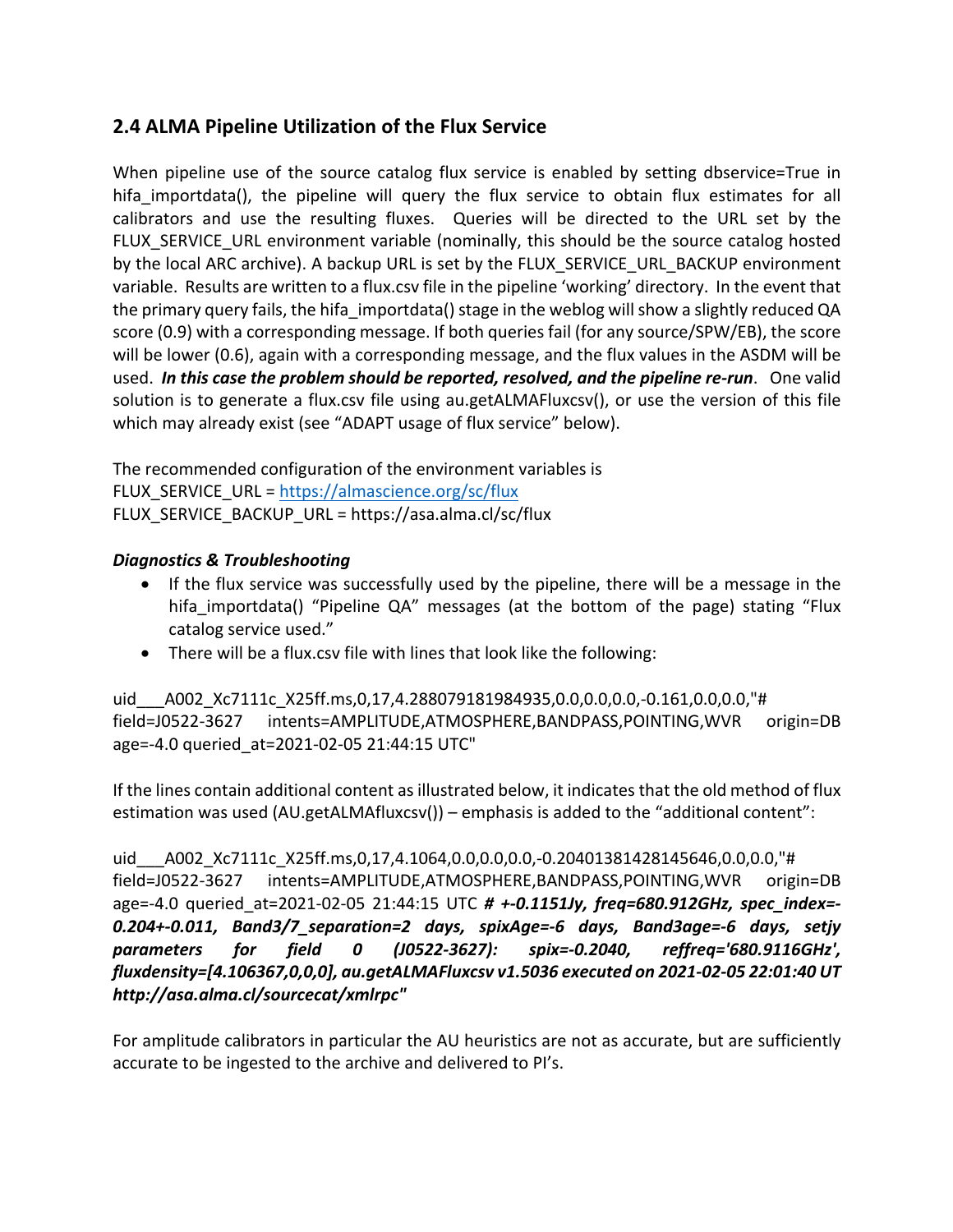If on the other hand the flux.csv has lines that look like the following, the ASDM flux estimates were used. *These are the estimates that existed at the time of the observation and can be significantly less accurately; they need to be carefully checked, and it is recommended to re-run with either FS or AU flux estimates instead.* As above, the content which indicates this case is emphasized:

uid A002 Xc7111c X25ff.ms,0,17,4.176755318134163,0.0,0.0,0.0,0.0,0.0,0.0,"# field=J0522-3627 intents=AMPLITUDE,ATMOSPHERE,BANDPASS,POINTING,WVR *origin=Source.xml age=N/A queried\_at=N/A"*

#### *Adapt/Pipeline Driver Usage of Flux Service*

As of the 2020AUG offline release the flux service has been used by Adapt, and specifically the PipelineDriver, for production pipeline runs\*. All of the diagnostics above apply. Additional points to note are the following:

- If there was an improper configuration—for example use of an incorrect recipe which did not specify dbservice=True, or the FLUX\_SERVICE\_URL was not correctly set—then the most likely behavior was for the ASDM fluxes to be used. These should be re-run manually using FS or AU fluxes.
- The "working" directory will contain a flux.csv file. If everything worked as intended, this file will have been generated from flux service queries. If not, it will contain information from the ASDM. This flux.csv file will be copied to the "products" directory in the process of ingestion.
- There will also be a file called "flux.csv.getalmaflux". This file is for diagnostic purposes, and can be used as a backup for manual runs of the pipeline if desired.

*\*: use of the flux service was not uniformly adopted across all executives due to an irregularity of release & configuration procedures. Adapt runs which were not properly configured would most likely have used the ASDM flux values; they should be examined and re-run if warranted.*

#### *PI Use of Flux Service for pipeline re-calibration*

If PI's wish to re-create the pipeline calibration from scratch, they can do so with the delivered flux.csv file; this will use the same flux densities assumed in the calibration of their delivered data.

If desired the PI can also set the FLUX\_SERVICE\_URL environment variables and modify the hifa importdata() call to have dbservice=True.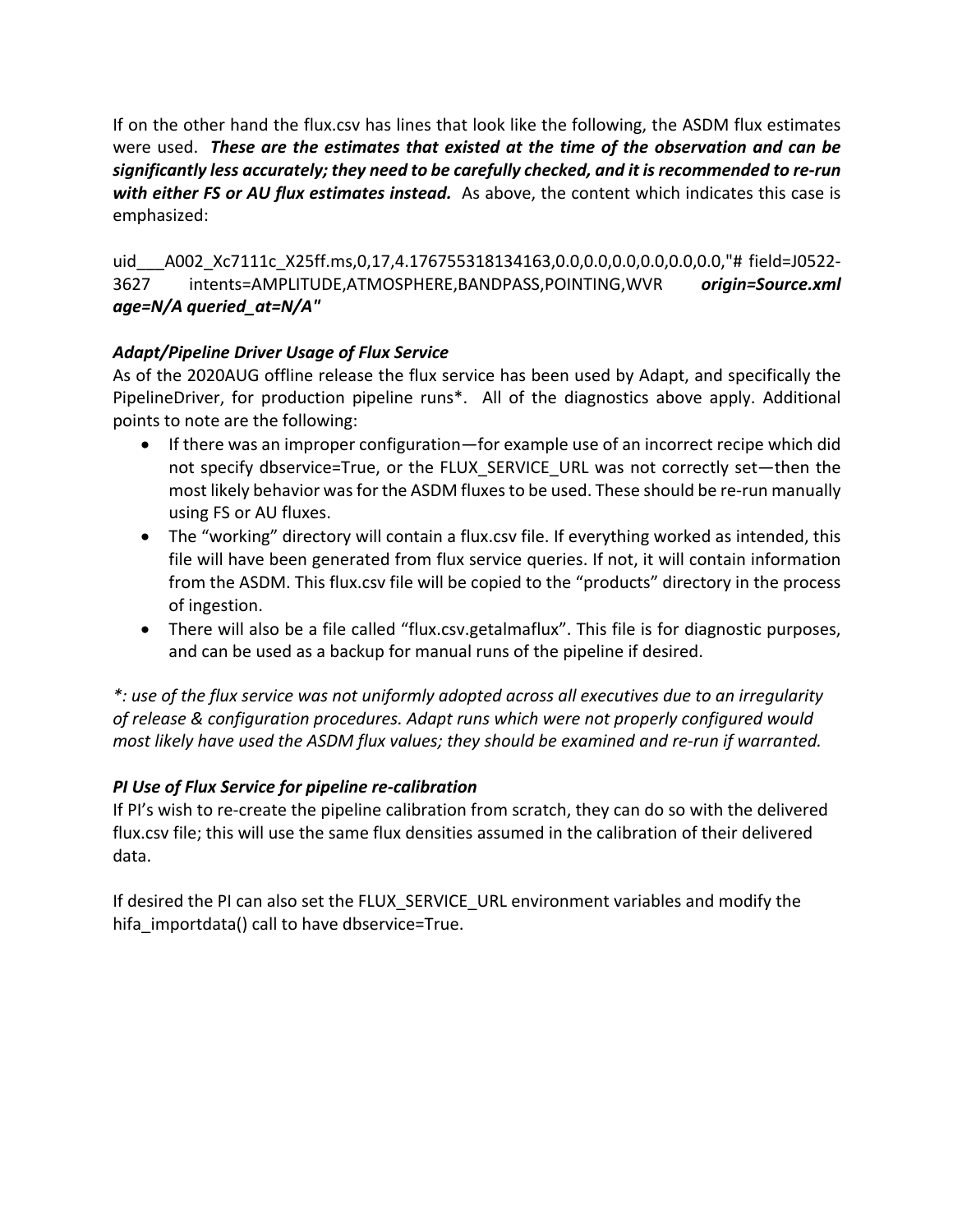# 3 Tests of the flux density estimation

#### **3.1 Pipeline tests of the flux service**

This is reporting AU vs pipeline-queried flux service results for the new pipeline (6.1.1.10) for the bench-marking 36 MOUS sets, and quantitative summary stats below. This was set up to locally query almascience.nrao.edu/sc/flux .. as an ARC example, there were no failed queries or other apparent issues. Results are broken apart by target intent.

**AMPLITUDE** Median fractional difference: -1.195e-05 mean fractional difference: 0.000125363937734 Nquery: 408 Max and Min fractional difference: 0.0616 -0.1036 **BANDPASS** Median fractional difference: -0.00033 mean fractional difference: -0.00124 Nquery: 408 Max and Min fractional difference: 0.0616 -0.1036 **PHASE** Median fractional difference: 7.3127e-06 mean fractional difference: 0.00260 Nquery: 408 Max and Min fractional difference: 0.09484 -0.03833 **CHECK** Median fractional difference: 2.673e-05 mean fractional difference: 0.00179 Nquery: 68 Max and Min fractional difference: 0.06417 -0.0324



No problem was reported from the Pipeline tests for 2020AUG (PLdriver) validation.